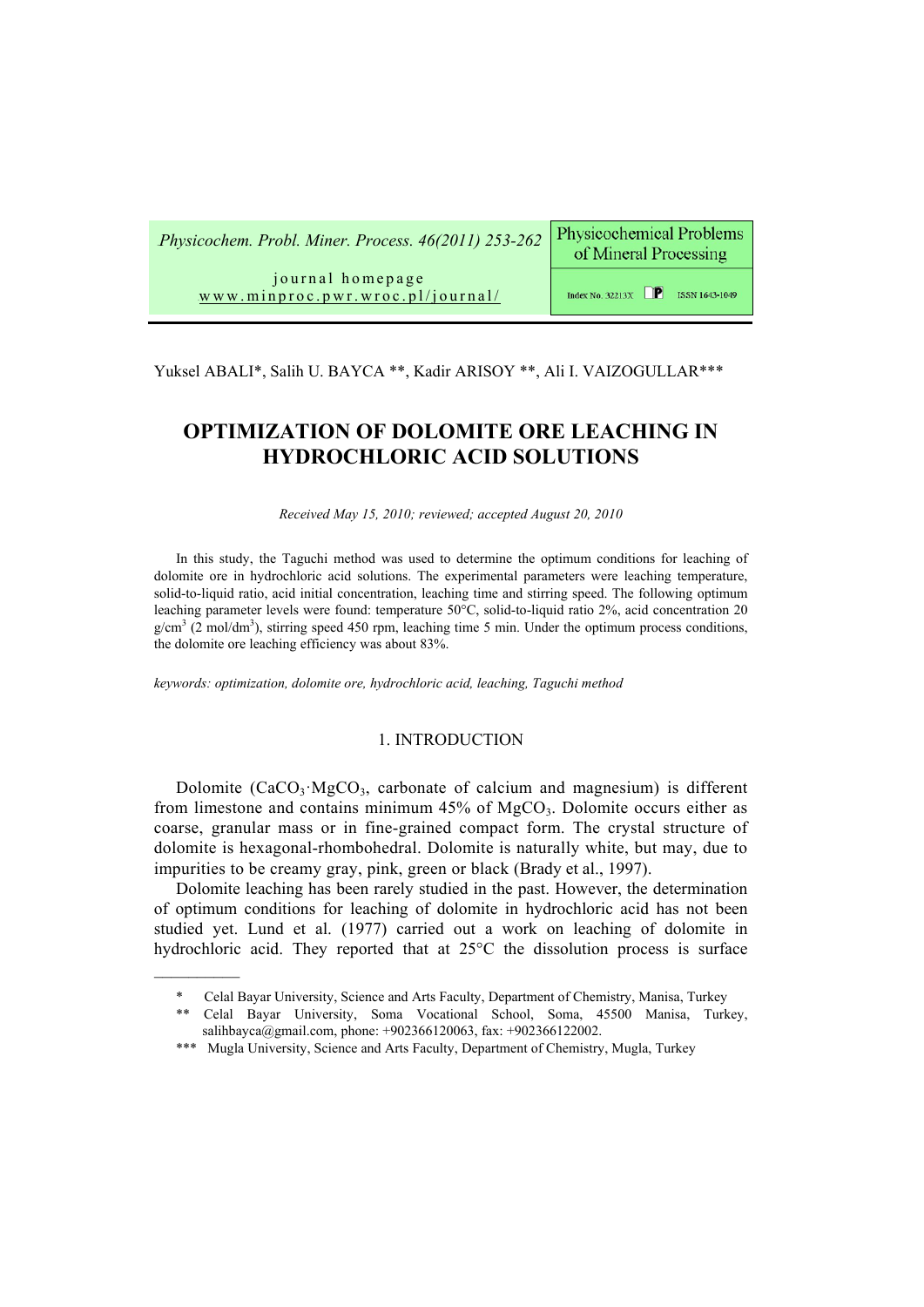reaction rate limited. As the temperature is increased to 100°C, the dissolution process approaches diffusion limitation even at relatively high  $(500 \text{ min}^{-1})$  stirring speeds. The rate of reaction was found to be proportional to a temperature dependent fractional power on the hydrochloric acid concentration. Herman and White (1985) investigated leaching of dolomite in CO<sub>2</sub>-undersaturated water. They reported that at lower temperatures the rate was lower and grain size effects were insignificant. Chou et al. (1989) investigated the dissolution of various carbonates (including calcite, magnesite and dolomite) in HCl solutions at 25°C using a continuous fluidized bed reactor and samples of relatively course particle size. Busenberg and Plummer(1989) carried out a work on the leaching of dolomite in  $CO<sub>2</sub>$ -undersaturated water. Abali et al. (1992) reported that the activation energy for dissolution kinetics of magnesite in water saturated by  $SO_2$  gas was  $81 \text{ kJ/mol}$  and the reaction was controlled by the surface chemical reaction. Ozbek et al. (1990) investigated the dissolution kinetics of magnesite with  $Cl_2$  gas in water. They found that the reaction diffusion was controlled through the fluid layer. Gautlier et al. (1999) carried out a work on influence of pH on the rate of dissolution of dolomite. They reported that the rate increases from 0.63 at 25°C to 0.80 at 80°C. Harris et al. (1988) studied the production of magnesium from concentrated magnesium chloride solutions. Also, Abali et al. (2006) investigated the optimum conditions for dissolution of magnesite with  $H_2SO_4$  solutions. They reported that the optimum conditions were found to be  $65^{\circ}$ C,  $5/100$  g/cm<sup>3</sup>, 2M, 60 min and 300 rpm. Optimization for the dissolution of ores in different acidic media has been investigated by a great number of authors (Abali et al., 1997; Demirbas et al., 1999; Copur et al., 2004; Demir et al., 2003; Ata et al., 2001; Yartasi et al., 1999).

The aim of this study was to investigate the optimization of dolomite leaching in hydrochloric acid solutions. The Taguchi method was used to determine the optimum conditions. An experimental plan was used based on parameters and their levels to determine the leaching rate of dolomite in HCl solutions. *F* test was carried out to the leaching results to determine the most effective and the least effective parameters. Each of the parameter of signal-noise graphics was drawn to determine the optimum conditions. The maximum leaching performance of dolomite was predicted by calculation of the optimum conditions.

## 2. THEORY OF THE TAGUCHI METHOD

The use of a quantitive design in the Taguchi method in order to optimize a process with multiple performance characteristics includes the following steps: (a) identification of the performance characteristics and selection of process factors to be evaluated; (b) determination of the number of quantity levels for the process and possible interaction between the process parameters; (c) selection of the appropriate orthogonal array and assignment of process factors to the orthogonal array; (d) conduction of the experiments based on the arrangement of the orthogonal array; (e)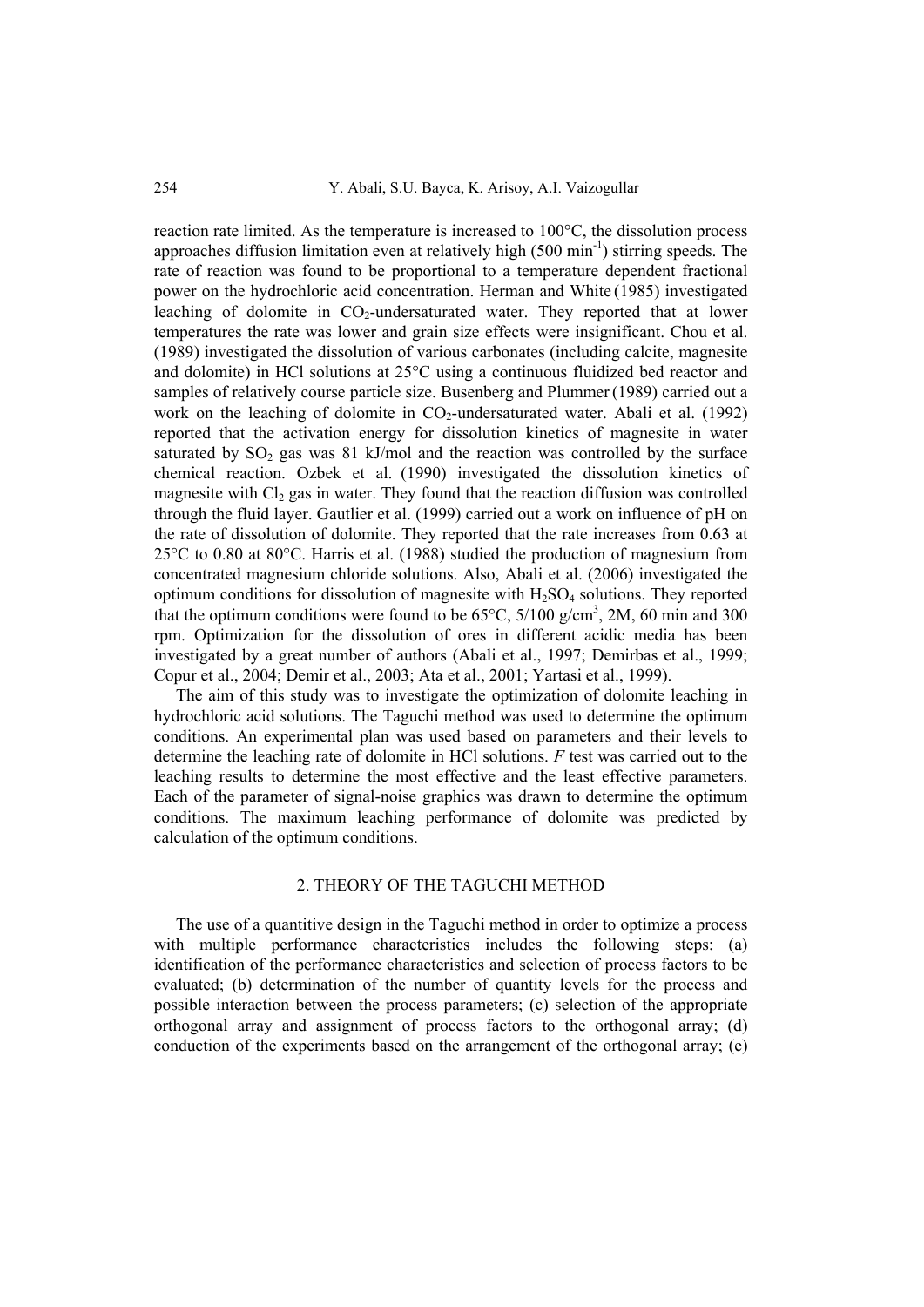calculation of the performance characteristics; (f) analyzing the experimental result using the performance characteristic and ANOVA; (h) selection of the optimal levels of process factors; and (i) verifying the optimal process factors through the confirmation experiment (Copur et al., 1997; Phadke, 1989).

The orthogonal array (OA) experimental design was chosen as the most suitable method to determine experimental plan,  $L_{25}$  ( $5^5$ ), five parameters, each of five values (Phadke, 1989). In order to observe the effects of noise sources on the leaching process, each experiment was repeated twice under the same conditions at different times. The performance characteristics were chosen as the optimization criteria. There are three categories of performance characteristics, the larger-the-better, the smallerthe-better and the nominal-the-better. The performance statistics was evaluated using Eq. (1) (Phadke 1989; Pignatiello, 1988):

$$
SN = -10 \log \left( \frac{1}{n} \sum \frac{1}{Y_i^2} \right),\tag{1}
$$

where larger-the-better *SN* is performance characteristics, *n* number of repetition done for an experimental combination, and  $Y_i$  performance value of  $i<sup>th</sup>$  experiment.

In the Taguchi method the experiment corresponding to optimum working conditions might not been done during the whole period of the experimental stage. In such cases the performance value corresponding to optimum working conditions can be predicted by utilizing the balanced characteristic of OA. For this the following additive model may be used (Phadke et al., 1983):

$$
Y_i = \mu + \sum X_i + \varepsilon_i \tag{2}
$$

where  $\mu$  is the overall mean of performance value,  $X_i$  the fixed effect of the quantity level combination used in  $i^{\text{th}}$  experiment, and  $\varepsilon_i$  the random error in  $i^{\text{th}}$  experiment. Because Eq. (2) is a point estimation, which is calculated using experimental data in order to determine whether results of the confirmation experiments are meaningful or not, the confidence interval must be evaluated. The confidence interval at chosen error level may be calculated by (Taguchi, 1987):

$$
Y_i \pm \sqrt{F\alpha_i 1, dfMSe\,MSe}\left(\frac{1+m}{N} + \frac{1}{n_i}\right) \tag{3}
$$

where *F* is the value of *F* table,  $\alpha$  the error level,  $df\mathit{MSe}$  the degrees of freedom of mean square error, *m* the degrees of freedom used in the prediction of  $Y_i$ ,  $N$  the number of total experiments, and *ni* the number of repetitions in the confirmation experiment.

If experimental data are in percent (%), before evaluating Eq. (2), transformation of percent values should be applied first, using Eq. (3) due to which values of interest are later determined by carrying out reverse transformation using the same Eq. (4) (Taguchi, 1987):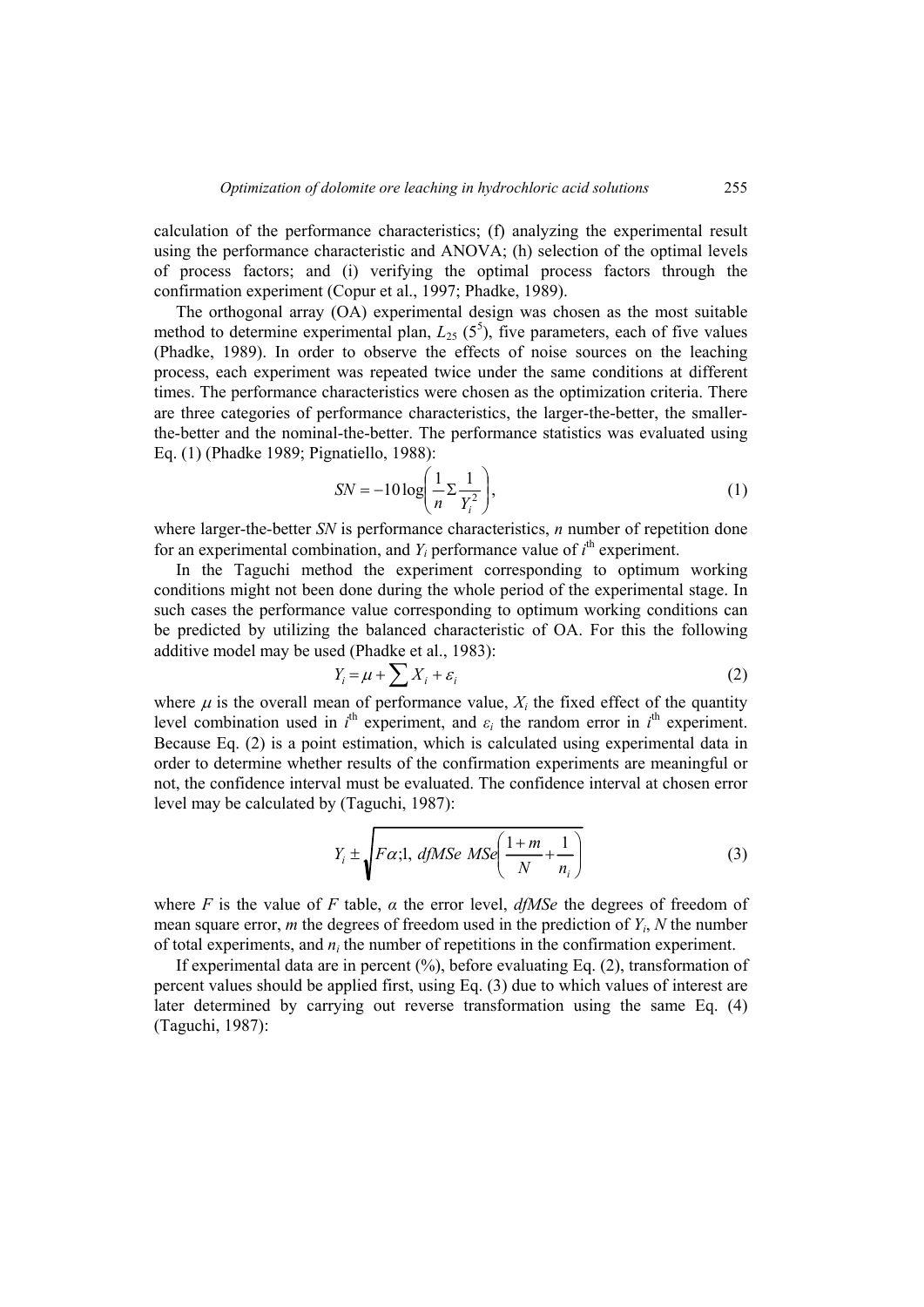$$
\Omega_i = -10 \cdot \log \left( \frac{P_i}{1 - P_i} \right) \tag{4}
$$

where  $\Omega$  is the value of percentage value subject to omega transformation and the percentage of the product obtained experimentally.

#### 3. MATERIALS AND METHODS

The dolomite ore used in the present experiments was obtained from Kutahya Fertilizer Plant Co., Kutahya, Turkey. The dolomite ore was initially crushed with a jaw crusher. The sample was then sieved using  $-200 +160$  µm ASTM Standard sieves. The chemical composition of the dolomite ore was determined by volumetric and gravimetric methods (Scott, 1963) and the results are given in Table 1.

Table 1. The chemical composition of dolomite ore

| Component                      | wt $\%$ |  |
|--------------------------------|---------|--|
|                                |         |  |
| MgO                            | 16.93   |  |
| CaO                            | 23.68   |  |
| Fe <sub>2</sub> O <sub>3</sub> | 2.80    |  |
| SiO <sub>2</sub>               | 16.80   |  |
| $Al_2O_3$                      | 2.79    |  |
| <b>Ignition</b> Loss           | 36.89   |  |
|                                |         |  |

The leaching experiments were carried out in a  $250 \text{ cm}^3$  glass reactor equipped with a mechanical stirrer having a digital controller unit and timer, thermostat and cooler. The temperature of the reaction medium could be controlled within  $\pm 0.5$  °C. In the leaching process,  $100 \text{ cm}^3$  HCl of known concentration was introduced into the reactor. After the desired leaching temperature was reached, a predetermined amount of the sample was added into the solution while the content of the vessel was stirred at a certain speed. At the end of the experiment, the content of the vessel was filtered by a filter paper of Filtrak 391 and the filtrate solution was analyzed volumetrically for Ca + Mg. The leaching ratio (in percent) *Y* was calculated from:

$$
Y = \frac{M_1}{M_o} \cdot 100\,,\tag{5}
$$

 $M_1$  is the percent of Ca+Mg in the solution,  $M_0$  is the percent of Ca+Mg in the original sample.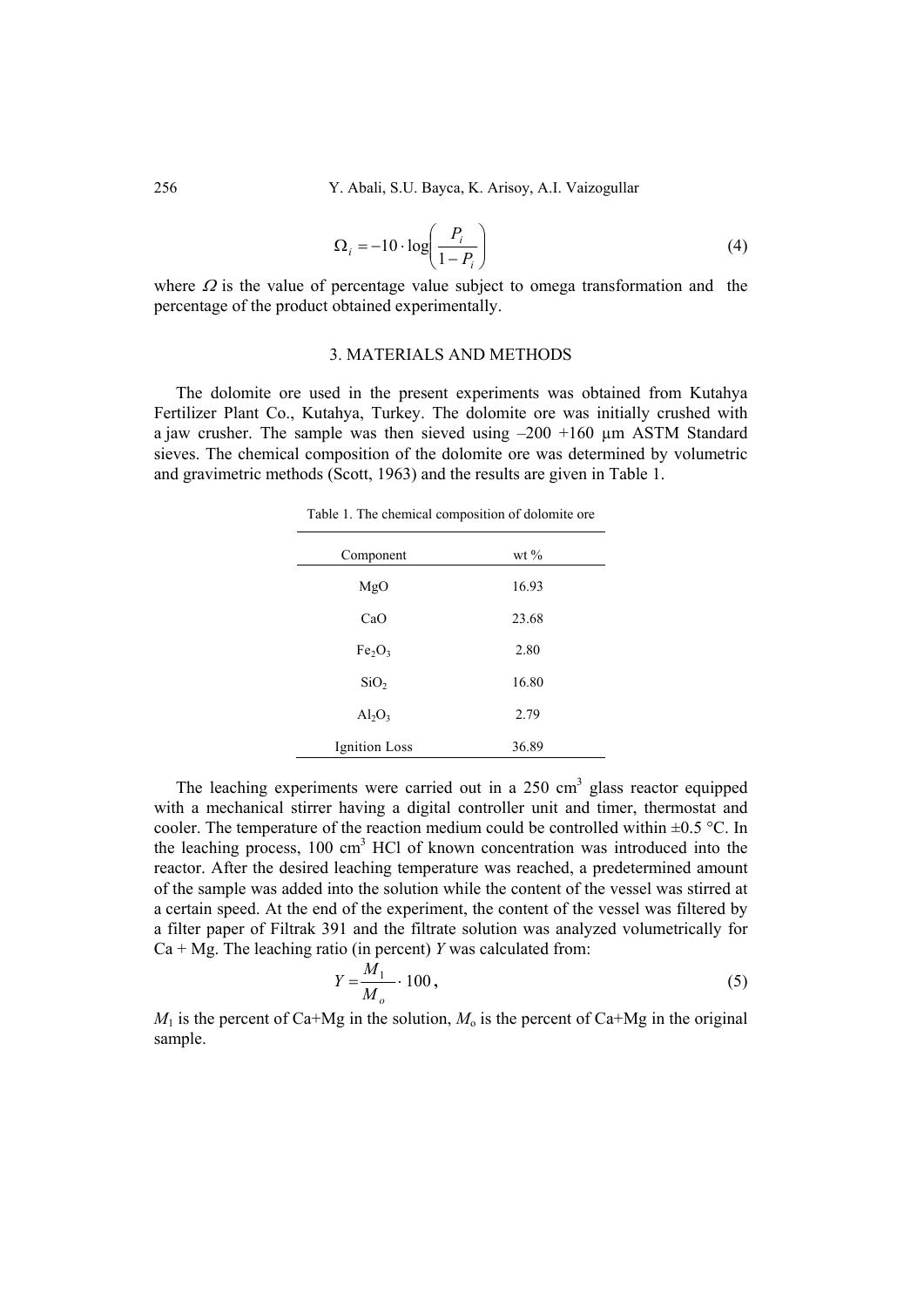A robust design method is developed for reducing cost and improving leaching dolomite ore in HCl. In the experiments, an  $L<sub>25</sub>$  orthogonal array is employed to determine the effect of five process parameters on the dolomite ore leaching rate. For each factor, five levels are chosen to cover the wide region of variation.

|   |                                    |     | Parameter levels |     |     |     |  |
|---|------------------------------------|-----|------------------|-----|-----|-----|--|
|   | Parameters                         |     |                  |     |     |     |  |
| A | Leaching temperature, $\mathrm{C}$ | 20  | 32               | 50  | 65  | 74  |  |
| B | Solid-to-liquid ratio, %           | 0.5 |                  | 2   | 5   | 10  |  |
| C | Acid concentration, $mol/dm3$      | 0.2 | 0.5              |     |     | 5   |  |
| D | Stirring rate, $min^{-1}$          | 50  | 300              | 450 | 600 | 750 |  |
| E | Leaching time, minutes             | 5   | 10               | 20  | 30  | 45  |  |

Table 2. Parameters and their values corresponding to their levels

In this study the following parameters were selected: leaching temperature, solidto-liquid ratio, acid initially concentration, stirring speed and leaching time. These parameters can potentially affect leaching rate of dolomite ore in HCl. Experimental factors and their levels, determined in the preliminary tests, are given in Table 2.

Since five parameters were investigated in the research, five levels of each parameter were considered. Therefore, a  $L_{25}$  orthogonal array ( $L_{25}$  5<sup>5</sup>) was selected for this study. The total of 25x5=125 data values were collected, which were conducted for analysis in this study.

#### 4. RESULT AND DISCUSSION

To determine the optimum conditions for leaching of dolomite ore in hydrochloric acid solutions were investigated. The leaching reaction of dolomite ore in hydrochloric acid solutions can be described by the following equation:

$$
CaCO3 \cdot MgCO3(s) + 4HCl(aq) \rightarrow CaCl2(aq) + MgCl2(aq) + 2CO2(g) + 2H2O(l).
$$
 (6)

In this study, a  $L_{25}$  orthogonal array with five columns and 25 rows was used. Each leaching parameter was assigned to a column, 25 leaching-parameter combinations being available. Therefore, only 25 experiments were required to study the entire parameter space using the  $L_{25}$  orthogonal array. The experimental layout for the five leaching parameters using the  $L_{25}$  orthogonal array is shown in Table 3.

*F* factors were calculated and given in Table 4. As seen from Table 4, acid concentration parameters were significant for dolomite ore leaching rate. *F* test is a tool to see which process parameters have a significant effect on the leaching. The *F*value for each process parameters is simply a ratio of mean of the squared deviations to mean of the squared error. Usually, the larger the *F*-value, the greater effect of process parameter on leaching. With the leaching rate characteristics and ANOVA analyses, the optimum combination of process parameters can be predicted.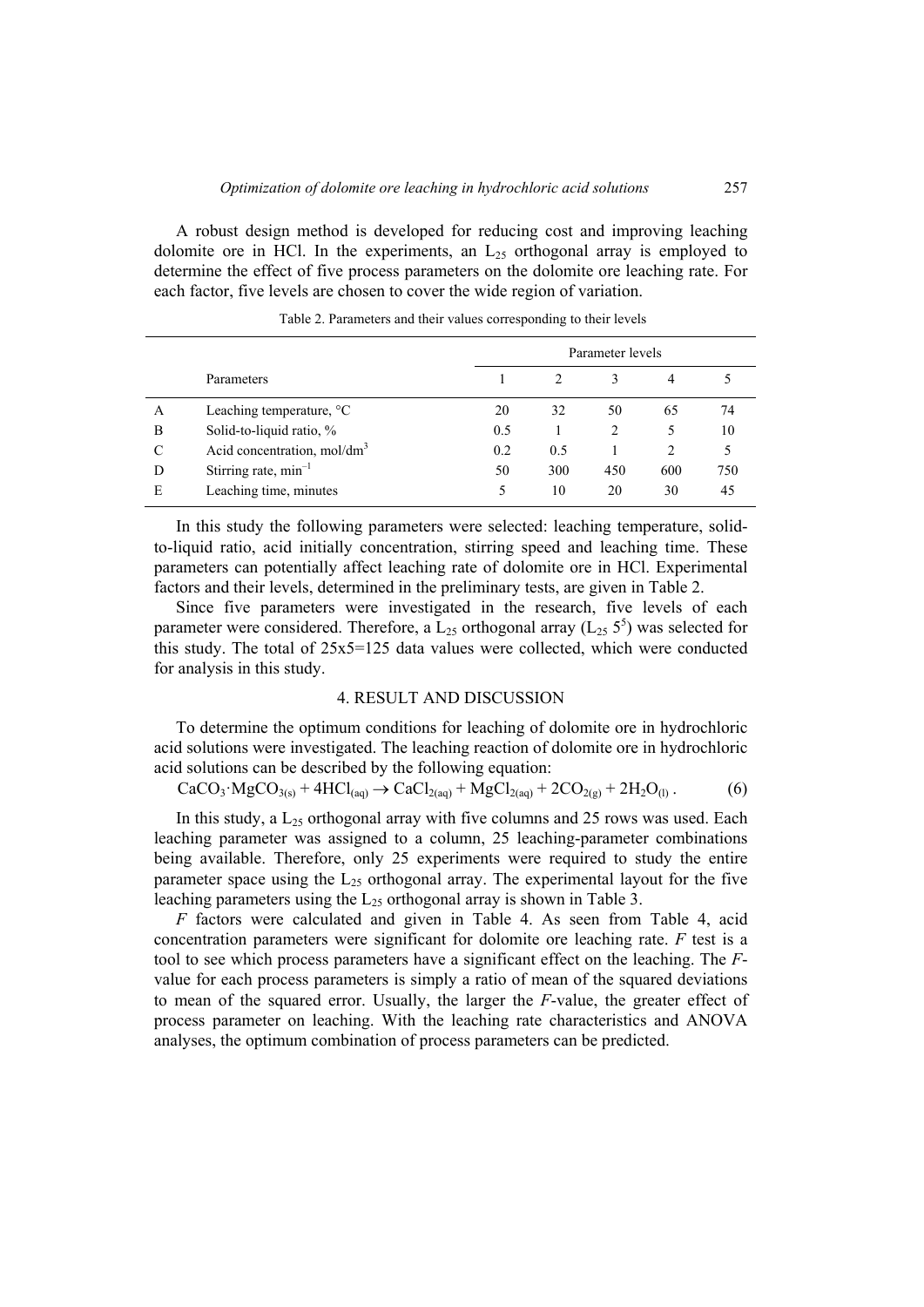| Experiment              |                         |                | Parameters and levels    |                         |                         | Exp. 1 | Exp. 2 |
|-------------------------|-------------------------|----------------|--------------------------|-------------------------|-------------------------|--------|--------|
| number                  | A                       | B              | $\mathbf C$              | D                       | E                       | $Y_1$  | $Y_2$  |
| 1                       | 1                       | 1              | $\mathbf{1}$             | $\mathbf{1}$            | 1                       | 22.75  | 27.36  |
| $\overline{c}$          | 1                       | $\overline{2}$ | $\overline{c}$           | $\overline{c}$          | $\overline{c}$          | 45.25  | 43.64  |
| $\overline{\mathbf{3}}$ | 1                       | $\mathfrak{Z}$ | 3                        | 3                       | 3                       | 66.33  | 70.69  |
| $\overline{4}$          | 1                       | $\overline{4}$ | $\overline{4}$           | $\overline{4}$          | $\overline{4}$          | 80.31  | 74.63  |
| 5                       | 1                       | 5              | 5                        | 5                       | 5                       | 85.23  | 78.52  |
| 6                       | $\overline{c}$          | $\mathbf{1}$   | $\overline{c}$           | $\overline{\mathbf{4}}$ | $\overline{\mathbf{3}}$ | 85.65  | 86.29  |
| 7                       | $\overline{c}$          | $\overline{c}$ | $\overline{\mathbf{3}}$  | 5                       | $\overline{\mathbf{4}}$ | 84.43  | 70.76  |
| $\,$ 8 $\,$             | $\overline{c}$          | 3              | $\overline{\mathcal{A}}$ | 1                       | 5                       | 90.83  | 83.51  |
| 9                       | $\overline{c}$          | $\overline{4}$ | 5                        | $\overline{c}$          | 1                       | 77.43  | 69.07  |
| $10\,$                  | $\overline{c}$          | 5              | $\mathbf{1}$             | $\overline{\mathbf{3}}$ | $\overline{c}$          | 07.64  | 08.52  |
| 11                      | $\overline{3}$          | $\mathbf{1}$   | $\overline{3}$           | $\overline{2}$          | 5                       | 88.41  | 98.85  |
| 12                      | 3                       | $\overline{c}$ | $\overline{4}$           | $\overline{\mathbf{3}}$ | $\mathbf{1}$            | 89.85  | 75.76  |
| 13                      | 3                       | 3              | 5                        | $\overline{4}$          | $\boldsymbol{2}$        | 86.13  | 76.82  |
| 14                      | 3                       | $\overline{4}$ | $\mathbf{1}$             | 5                       | 3                       | 15.98  | 17.01  |
| 15                      | 3                       | 5              | $\overline{c}$           | 1                       | $\overline{\mathbf{4}}$ | 20.08  | 17.17  |
| 16                      | $\overline{4}$          | $\mathbf{1}$   | $\overline{4}$           | 5                       | $\overline{2}$          | 84.29  | 78.48  |
| 17                      | $\overline{4}$          | $\overline{2}$ | 5                        | 1                       | 3                       | 87.86  | 96.74  |
| 18                      | $\overline{4}$          | $\overline{3}$ | $\mathbf{1}$             | $\overline{c}$          | $\overline{4}$          | 31.24  | 27.06  |
| 19                      | $\overline{4}$          | $\overline{4}$ | $\overline{c}$           | 3                       | 5                       | 41.59  | 34.87  |
| 20                      | $\overline{\mathbf{4}}$ | 5              | 3                        | $\overline{\mathbf{4}}$ | $\mathbf{1}$            | 42.39  | 41.76  |
| 21                      | 5                       | $\mathbf{1}$   | 5                        | $\overline{3}$          | $\overline{4}$          | 77.93  | 79.10  |
| 22                      | 5                       | $\overline{c}$ | $\mathbf{1}$             | $\overline{4}$          | 5                       | 78.34  | 85.98  |
| 23                      | 5                       | 3              | $\overline{c}$           | 5                       | 1                       | 81.29  | 70.49  |
| 24                      | 5                       | $\overline{4}$ | 3                        | 1                       | $\overline{c}$          | 85.45  | 71.96  |
| 25                      | 5                       | 5              | 4                        | 2                       | 3                       | 69.70  | 72.98  |

Table 3. Chosen  $L_{25}(5^5)$  experimental plan

To obtain optimum leaching rate, the-higher-the-better leaching rate characteristic shown in Eq. (1) has been used for leaching of Ca+Mg. The *SN* for the-larger-thebetter for leaching rate were calculated. The level, which has a higher value, determines the maximum level of each factor. For example, level five for temperature has the highest *SN* value (Fig. 1).

Increasing the temperature up to 65°C does not influence the rate of dissolution. However, a rapid increase in the rate of leaching was observed between 65 and 74°C.

The effect of solid-to-liquid ratio on the performance statistics for dolomite ore is given in Figure 2. The dissolution rate increases with decreasing the solid-to-liquid ratio. As seen in Figure 3, the leaching rate rapidly increases as acid concentration increases up to  $3.0 \text{ mol/dm}^3$  and then leaching rate slowly increases as acid concentration increases from  $3.0$  to  $5.0$  mol/dm<sup>3</sup>. The leaching rate has not changed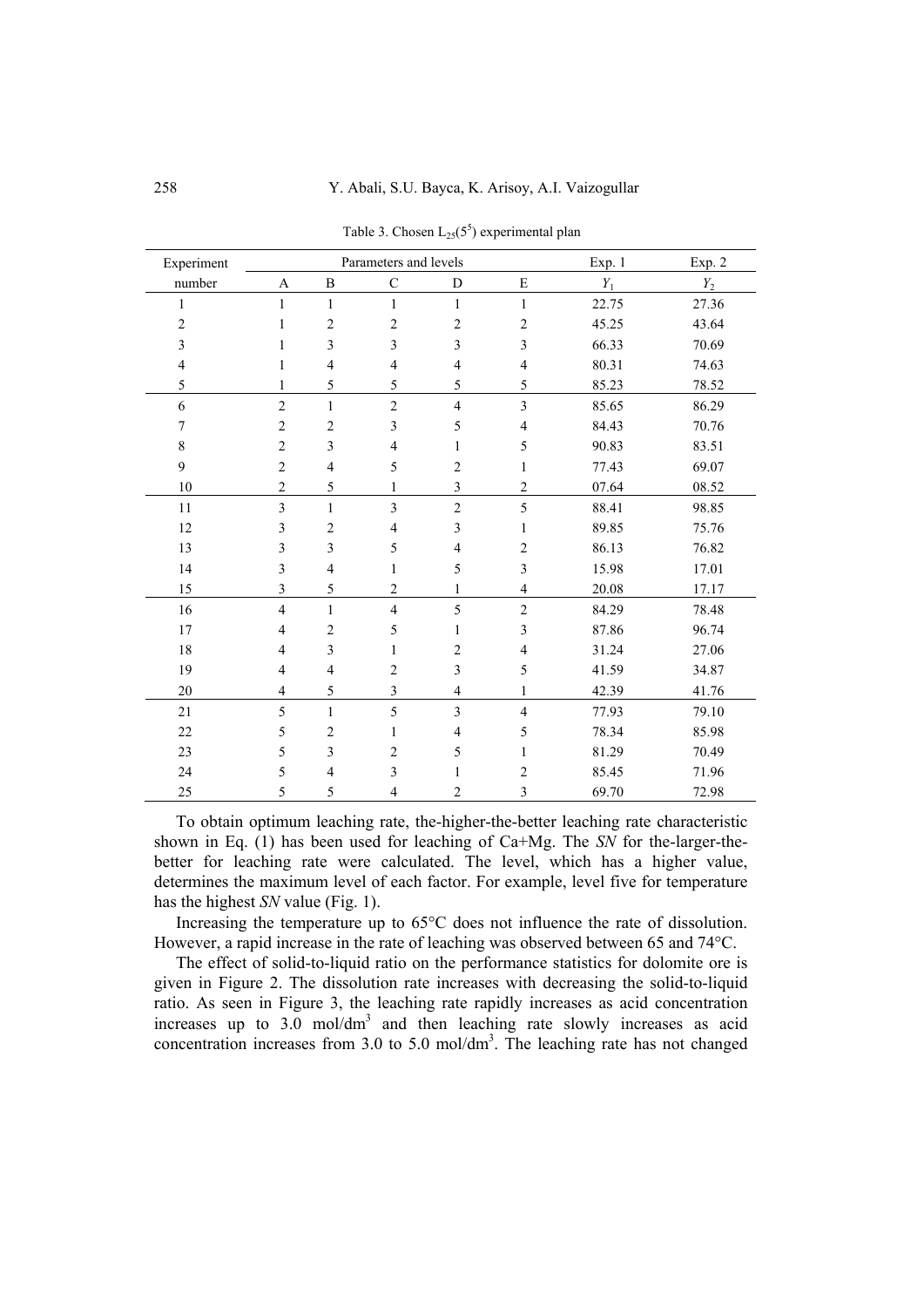with the stirring speed up to  $450 \text{ min}^{-1}$ . Further on the leaching rate increases (Fig. 4). From 5 up to 30 minutes leaching time, no significant change in the leaching rate is observed. However from 45 minutes, leaching rate increased, as can be seen in Fig. 5.

Consequently, the maximum leaching conditions were determined as *A5, B2, C5, D4* and  $E_5$ . Then, the maximum leaching parameter levels will be temperature:  $74^{\circ}$ C, solid-to-liquid ratio: 1.0 %, acid concentration: 5 mol/dm<sup>3</sup>, stirring speed: 600 min<sup>-1</sup>, leaching time: 45 min on leaching process. The predicted leaching rate using maximum *SN* conditions can be calculated by Eq. (3).

The selection of optimum leaching conditions for Ca+Mg production is done according to the conditions of maximum amount with minimum cost, as given in Table 5. The optimum process conditions were selected as  $A_2$ ,  $B_3$ ,  $C_4$ ,  $D_4$  and  $E_3$ . As a result, the optimum leaching parameter levels will be temperature: 32°C, solid-toliquid ratio: 2 %, acid concentration: 20  $g/dm^3$ , stirring speed: 600 min<sup>-1</sup>, leaching time: 20 minutes. The predicted leaching rate using optimum *SN* conditions were also calculated by equation (3).

|   | Parameters            | Degree of<br>freedom | Sum of Squares | Mean Squares | Test<br>Statistic, F |
|---|-----------------------|----------------------|----------------|--------------|----------------------|
| A | Temperature           | 4                    | 1433.825       | 358.456      | 1.290                |
| B | Solid-to-liquid ratio | 4                    | 3374.577       | 843.644      | 3.035                |
| C | Acid concentration    | 4                    | 8845.756       | 2211.439     | 7.957                |
| D | Stirring speed        | 4                    | 979.757        | 244.939      | 1.220                |
| E | Leaching time         | 4                    | 1356.249       | 339.062      | 0.881                |
|   | Error                 | 4                    | 1111.734       | 277.934      |                      |
|   | Total                 | 24                   | 17101.898      |              |                      |

Table 4. The results of variance analysis (ANOVA)





Fig. 1. The effect of leaching temperature on the performance statistics for dolomite ore

Fig. 2. The effect of solid-to-liquid ratio on the performance statistics for dolomite ore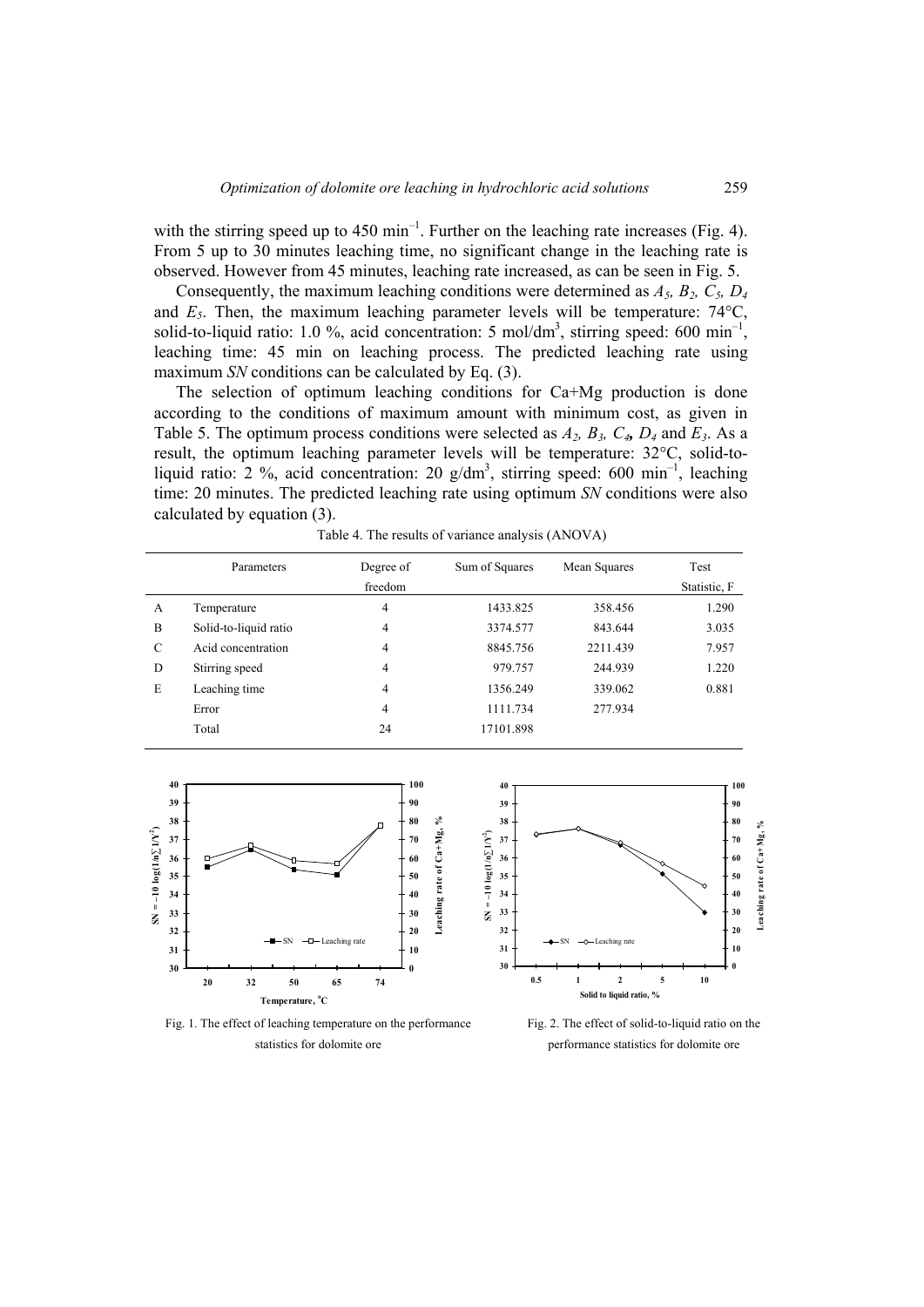

Fig. 3. The effect of acid concentration on the performance statistics for dolomite ore



Fig. 4. The effect of stirring speed on the performance statistics for dolomite ore

|              | Parameters                                 | Parameters   | Performance   | Cost | Maximum        | Optimum        |
|--------------|--------------------------------------------|--------------|---------------|------|----------------|----------------|
|              |                                            | level        | statistic, SN |      | ${\cal SN}$    | ${\cal SN}$    |
| A            |                                            | 20           | 35.49         | Min. |                |                |
|              |                                            | 32           | 36.45         |      |                |                |
|              | Leaching<br>temperature, °C                | 50           | 35.36         |      | A <sub>5</sub> | A <sub>2</sub> |
|              |                                            | 65           | 35.06         |      |                |                |
|              |                                            | 74           | 37.77         | Max. |                |                |
|              |                                            | 0.5          | 37.26         | Min. |                |                |
|              |                                            | $\mathbf{1}$ | 37.60         |      |                |                |
| $\, {\bf B}$ | Solid-to-liquid ratio,<br>$\%$             | $\sqrt{2}$   | 36.71         |      | B <sub>2</sub> | $B_3$          |
|              |                                            | 5            | 35.09         |      |                |                |
|              |                                            | 10           | 32.95         | Max. |                |                |
|              |                                            | 0.2          | 30.15         | Min. |                |                |
|              |                                            | 0.5          | 34.42         |      |                |                |
| $\mathbf C$  | Acid concentration,<br>mol/dm <sup>3</sup> | 1.0          | 37.16         |      | $C_5$          | $C_4$          |
|              |                                            | $2.0\,$      | 38.07         |      |                |                |
|              |                                            | $5.0\,$      | 38.22         | Max. |                |                |
|              | Stirring speed, min <sup>-1</sup>          | 150          | 35.62         | Min. |                |                |
| $\mathbf D$  |                                            | 300          | 35.90         |      |                |                |
|              |                                            | 450          | 34.84         |      | $D_4$          | $D_4$          |
|              |                                            | 600          | 37.36         |      |                |                |
|              |                                            | 750          | 36.48         | Max. |                |                |
| E            |                                            | 5            | 35.54         | Min. |                |                |
|              |                                            | 10           | 35.39         |      |                |                |
|              | Leaching time, min                         | 20           | 36.51         |      | $E_5$          | $E_3$          |
|              |                                            | 30           | 35.01         |      |                |                |
|              |                                            | 45           | 37.69         | Max. |                |                |

Table 5. Chosen  $L_{25}(5^5)$  experimental plan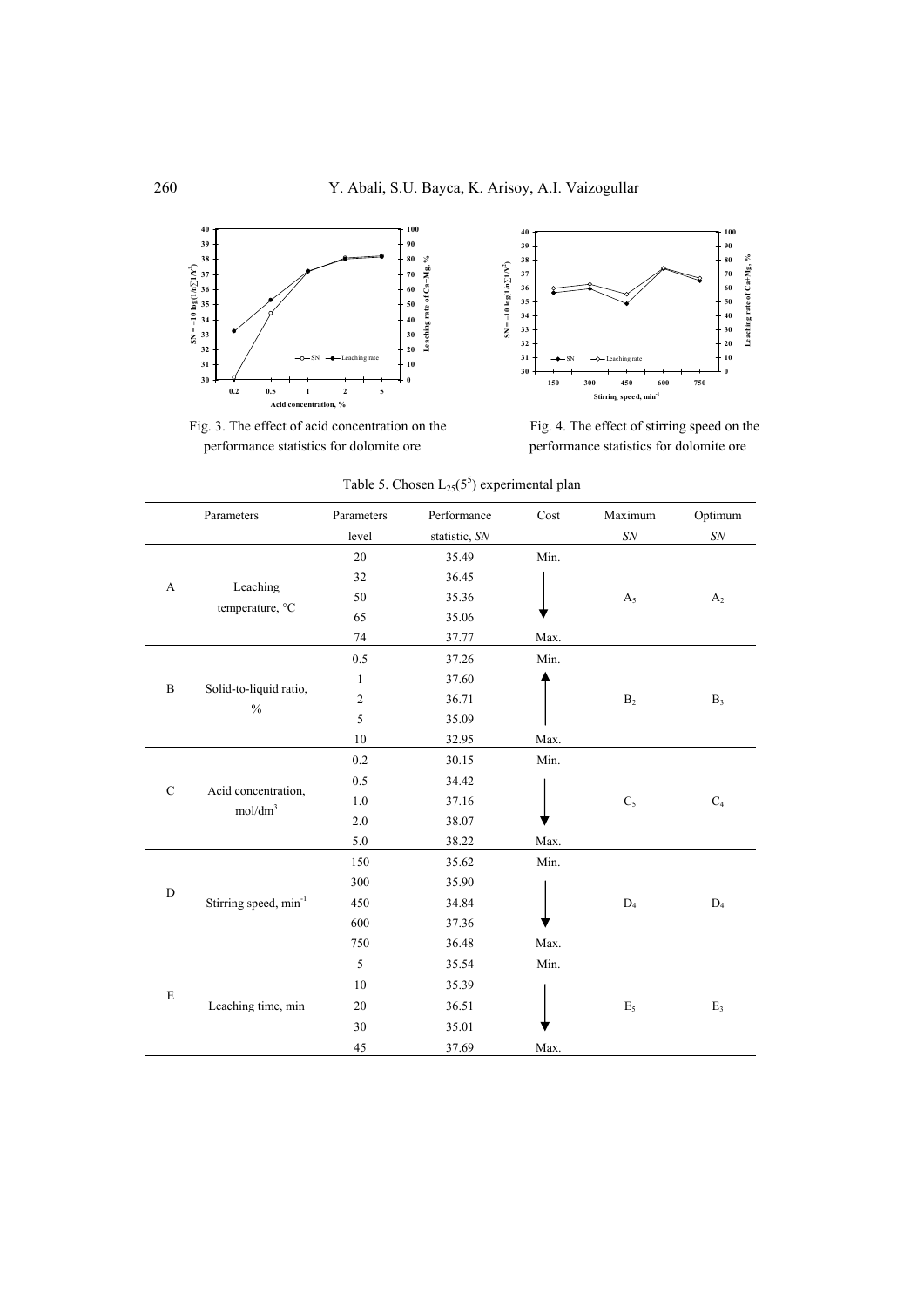

Fig. 5. The effect of dissolution time on the performance statistics for dolomite ore

#### 3. CONCLUSION

In this study, the optimum conditions for leaching of dolomite ore in hydrochloric acid solutions were determined by the Taguchi method. The leaching rate increases with decreasing solid-to-liquid ratio and increasing acid concentration. The most significant parameter affecting leaching of dolomite ore is acid concentration.

Optimum reaction conditions were determined as 32°C leaching temperature, 2% for solid-to-liquid ratio, 20  $g/dm<sup>3</sup>$  for acid concentration, 600 rpm for stirring speed and 20 minutes for leaching time. Under these optimum process conditions, the dolomite ore leaching rate in HCl solution was about 83%.

The findings of the present study may be very useful for leaching on the industrial scale since the optimum conditions determined by the Taguchi method in laboratory environment is reproducible in real production environments as well. Leaching reaction products were found to be calcium chloride and magnesium chloride.

#### **REFERENCES**

- ABALI, Y., COLAK, S. and EKMEKYAPAR, A., 1992, Magnezit mineralinin sulu ortamda kukurt dioksit gazi ile çozunme kinetigi, (in Turkish), *Doga-Tr. J. Eng. Environ. Sci*., 16: 319-326.
- ABALI, Y., COPUR, M. and YAVUZ, M., 2006, Determination of optimum conditions for dissolution of magnesite with H2SO4 solutions, *Indian Journal of Chemical Technology*, 13: 391-397.
- ABALI, Y., COLAK, S. and YAPICI, S., 1997, The optimisation of the dissolution of phosphate rock with  $Cl_2$ -SO<sub>2</sub> gas mixtures in aqueous medium, *Hydrometallurgy*, 46: 27 – 35.
- ATA, O. N., COLAK, S., EKINCI, Z. and COPUR, M. 2001, Determination of the optimum conditions for the dissolution of stibnite in HCl solution, *Chem Biochem. Eng. Q.*, 24: 409.
- BRADY, G. S., CLAUSER, H. R., VACCARI, J. A., 1997, *Materials Handbook*, McGraw-Hill, New York.
- BUSENBERG, E., PLUMMER, L. N., 1989, Thermodynamics of magnesian calcite solid-solutions at 25°C and 1 atm total pressure, *Geochimica et Cosmochimica Acta*, 53: 1189-1208.
- CHOU, L., GARRELS, R. M. and WOLLAST, R., 1989, Comparative study of the kinetics and mechanism of dissolution of carbonate minerals, *Chem. Geology*, 78: 269 – 282.